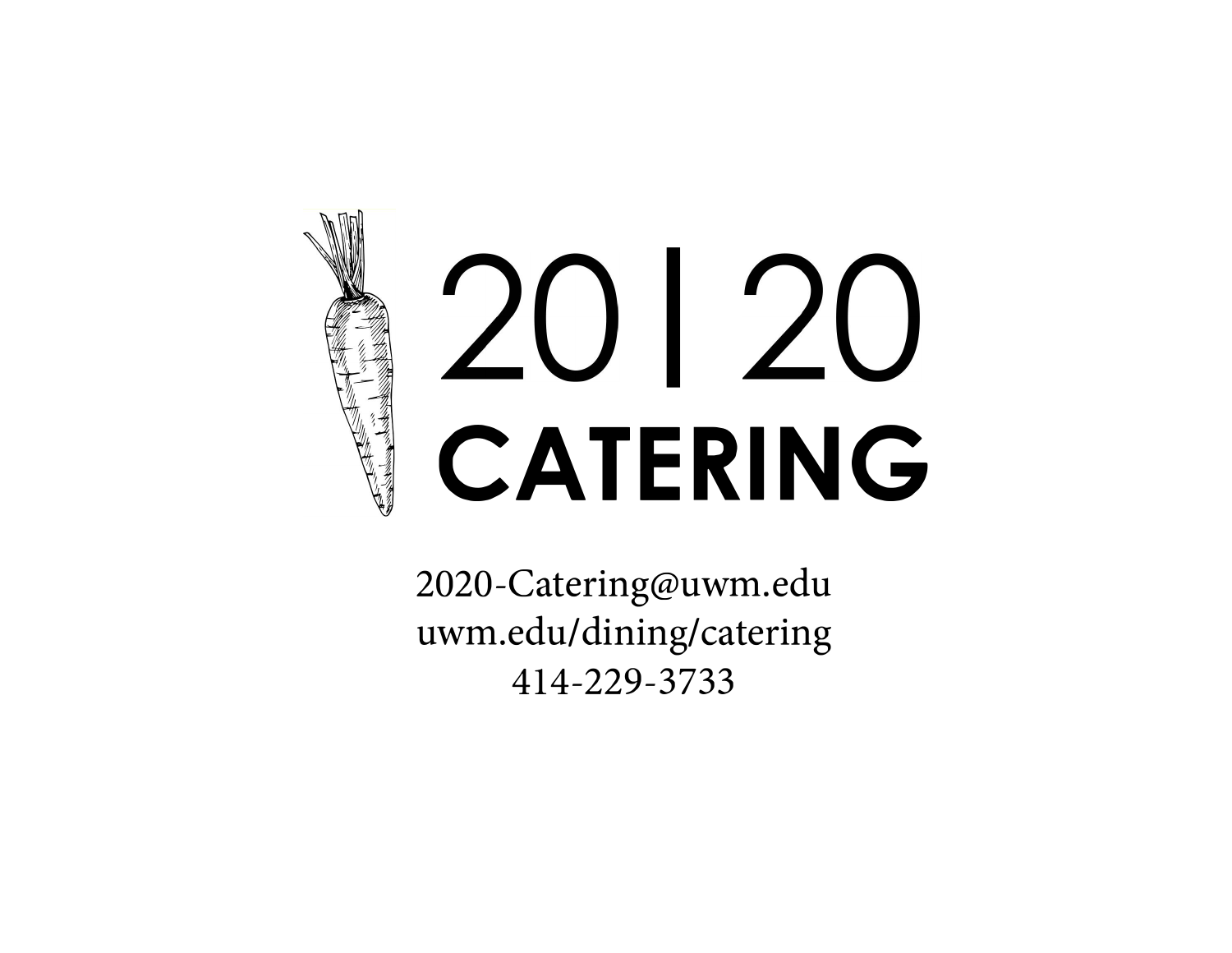# **LEDGER**

# **Table of Contents**

# **Dietary Ledger**

| V- Vegetarian          | No meat, fish, or poultry. Including stocks, bases, or flavorings (may include dairy & eggs).                                                                                                                                                                                                                                                                                                            |
|------------------------|----------------------------------------------------------------------------------------------------------------------------------------------------------------------------------------------------------------------------------------------------------------------------------------------------------------------------------------------------------------------------------------------------------|
| VV- Vegan              | No eggs, dairy, honey, meat, fish, or poultry. Including stocks, bases, or flavorings.                                                                                                                                                                                                                                                                                                                   |
| <b>GF-</b> Gluten-Free | Does not contain over the regulated amount (20 parts per million) of wheat, barley, rye, or a crossbred hybrid.                                                                                                                                                                                                                                                                                          |
| $N- Nuts$              | Contains tree nuts or peanuts.                                                                                                                                                                                                                                                                                                                                                                           |
| SF-Shellfish           | Contains fish, seafood, or shellfish.                                                                                                                                                                                                                                                                                                                                                                    |
| NC- Nutritional Choice | Identifies items that include at least 2 of the following:<br>Prepared by grilling, broiling, steaming, baking, or roasting<br>5 ingredients or less<br>Main ingredient is: fresh fruit, fresh vegetables, or lean protein*<br>100% whole wheat/ grain<br>Includes: fish, tofu, skinless white meat, beans, egg whites, lean cuts of<br>All ingredients are natural/organic<br>beef or non/low fat dairy |
| <b>BH-</b> Bake House  | This logo distinguishes our freshly baked items that are made at UWM's campus bakery. Every item is prepared from<br>original recipes created by our culinary staff.                                                                                                                                                                                                                                     |
| $L$ -Local             | Produce, prepared food, & equipment that originates in Wisconsin and the main ingredient of in-house prepared food<br>originates from a Wisconsin company or farm.                                                                                                                                                                                                                                       |

*\* Consuming raw or undercooked meats, poultry, seafood, shellfish, or eggs may increase risk of food-borne illnesses.*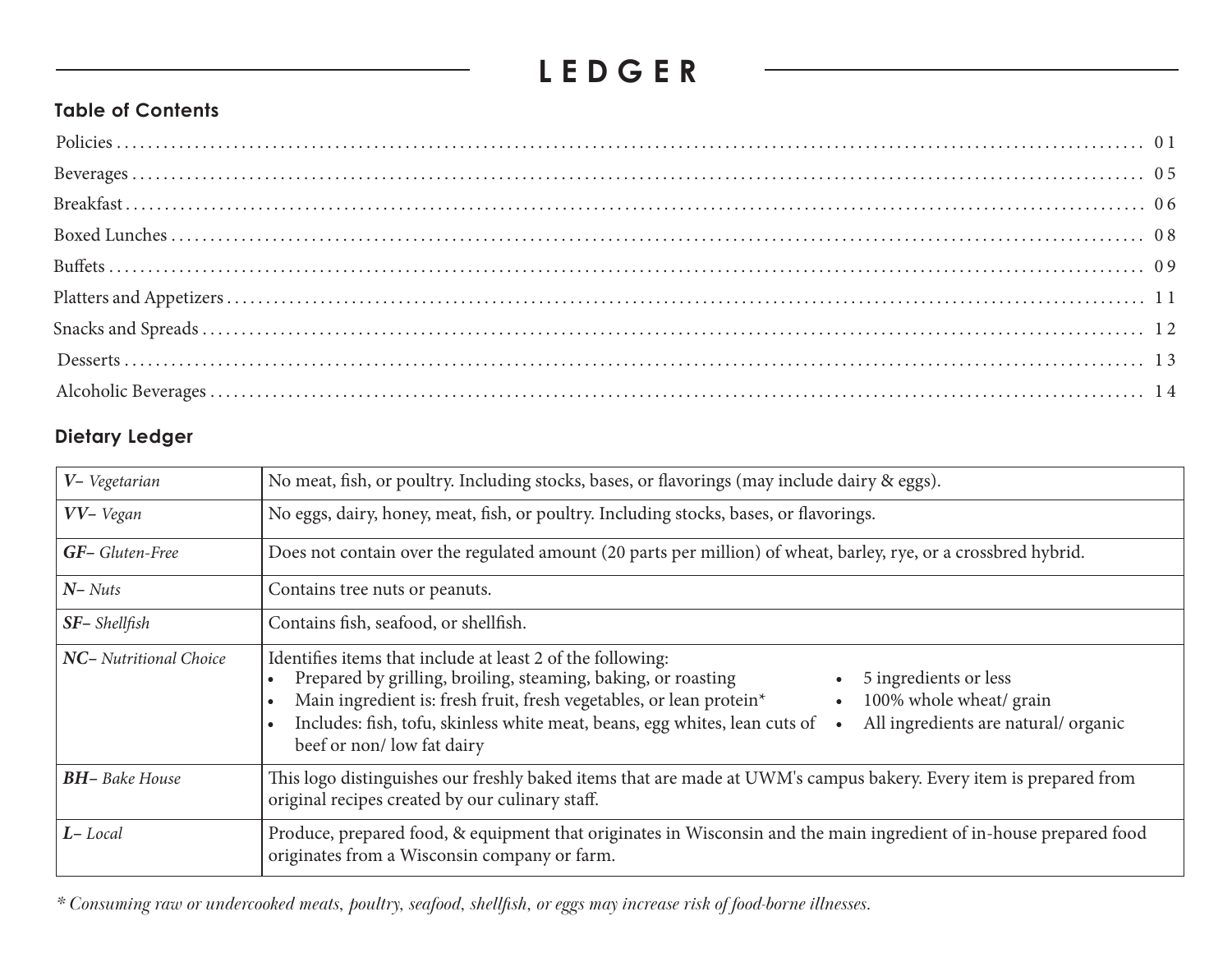# **SPRING 2022 ADAPTATIONS**

*\*Updated as of January 2022*

Due to nationwide supply chain issues in all facets of our industry we may encounter products and meals that are unavailable for extended periods of time. Our promise to you is that we are adding additional suppliers to help reduce these occurrences. We value your business and will work diligently to keep menu items available as much as possible.

As 20|20 catering continues to offer services for Spring of 2022, we need still need to be flexible to support mandatory food service needs across campus. As a result, we are limiting the number of events that we can take and handling them based on location and restricting our services to menu items only, no custom menus at this time.

Additional Services, Spring 2022: We will be adding weekend services. These services will be limited to items in which the titles are underlined.

Additionally, there may be a need to cancel the food offering to an event to support the needs of the residential population, quarantine, and isolated students, and/or support other residential and retail units in the event of decrease of staffing due to the Covid pandemic and supply chain shortages. We appreciate your understanding as we navigate these difficult times together.

# **PLANNING**

Contact *Union Event Services* at 229.4828 to reserve event space in the Student Union or any outdoor spaces. Please discuss the desire for catering with your event coordinator. If the Student Union facilities are used any catering arrangements will be handled through 20|20 Catering. Failure to comply with the policy may result in a \$150 *Catering Policy Violation Fee* assessed on the reservation.

For campus events held in other UWM buildings/ locations, contact the building's facilities manager. It is the client's responsibility to confirm with them that 20|20 Catering has access to the building and room location at least two hours prior to the event for set up, all table needs are met, there is access to running water and electricity, and space is available for food service prep. 20|20 Catering does *NOT* provide any tables or chairs.

# **Catering**

At least *30 days* prior to the event meet with a catering coordinator to begin the planning process. A shorter lead-time may be possible; however, the requested catering and required staff may not be available. Any new reservations made after noon, five business days prior to the event will be evaluated by our team to ensure achievability. If feasible, a *Late/Change Fee* will be assessed based on the entirety of the event:

- $\bullet$  4 business days prior to the event = 5% service fee (not to exceed \$300)
- 3 business days prior to the event=10% service fee (not to exceed \$400)
- 2 business days prior to the event=15% service fee (not to exceed \$500)
- 1 business day prior to the event=25% service fee (not to exceed \$600)

Please consider the event title, date, location, time, guest count, menu style, and budget prior to meeting with a coordinator. Also, provide an on-site event contact name and number for reference. For state meal maximums please contact Pre-Audit.

# **Allergens & Dietary Needs**

Please discuss any allergens or dietary needs with your coordinator. For your convenience dietary symbols are indicated throughout the menu.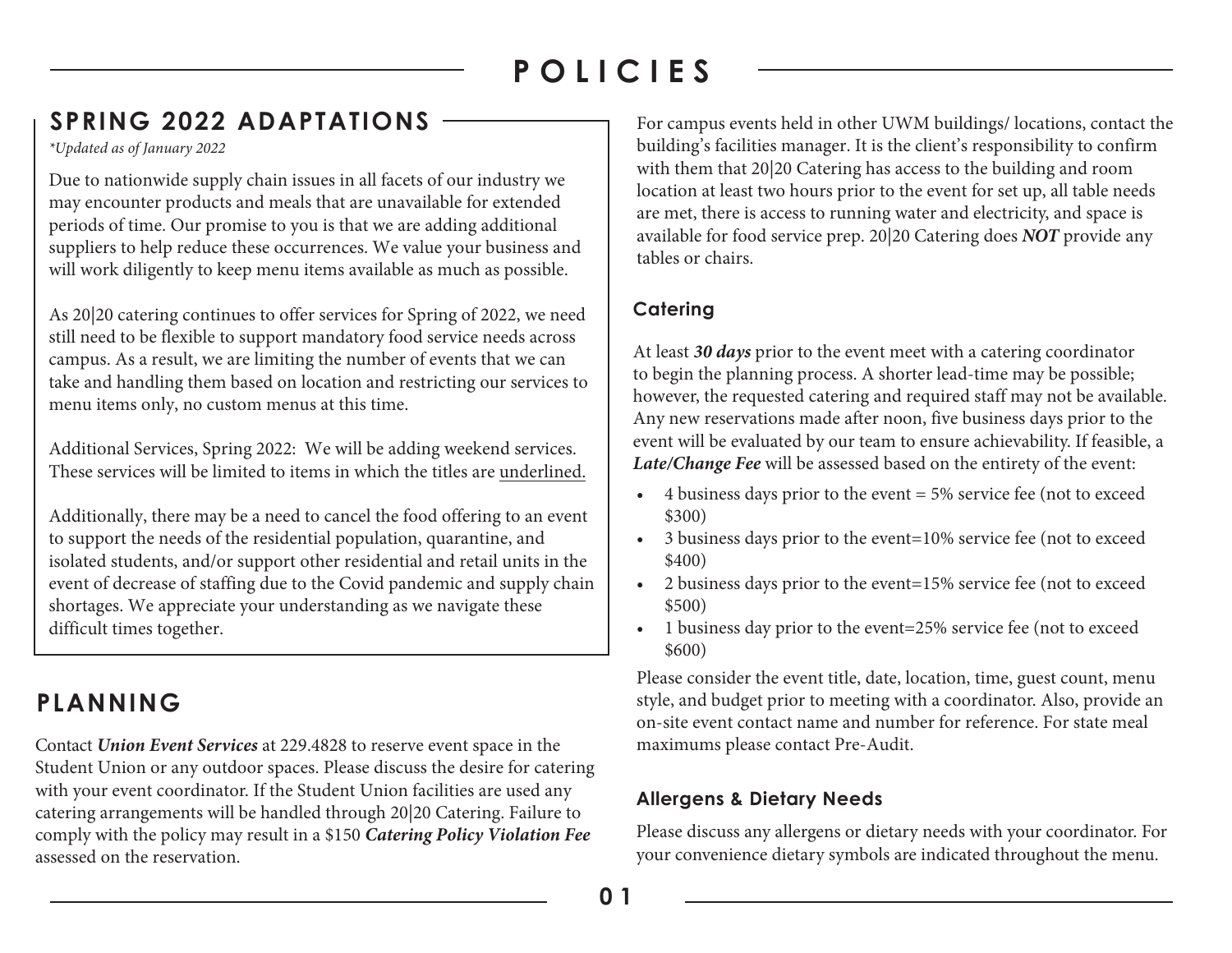# **FOOD ORDER & MENU MINIMUMS**

All full service catering reservations require a minimum food order of \$250 (per service order) when held in the Student Union and \$500 (per service order) when held outside of the Student Union. If the minimum is not met we will provide catering for a fee that covers the difference until the minimum is met.

All buffets have a 30 person minimum. Individual menu items may also have a minimum amount that is required for ordering, please see menu for details.

# **PICK UP & DROP OFF ORDERS**

For small reservations or cost saving benefits, note the asterisked menu items available for pick up or drop off. These orders do not include linens, set up, or tear down.

*• Pick Up Order Fee* refers to items that are picked up from the 20|20

Catering office, require a minimum food order of \$100, and are assessed a 5% labor fee based on the entirety of the event in lieu of regular labor charges.

*Drop Off Order Fee refers to items that are dropped off at your event* location, require a minimum food order of \$200, and are assessed a 10% labor fee based on the entirety of the event in lieu of regular labor charges.

# **LABOR**

# **Catering Labor**

A 15% labor fee will be assessed on the entirety of the reservation for the preparation, set up, service, and tear down of a catered event.

# **Attendant Labor**

Attendants may be necessary at events. Attendant needs and numbers will be assessed on an individual event basis. Labor fees associated with attendants will be charged at an hourly rate of \$35/per hour per attendant for the duration of service for the event.

# **DELIVERY FEE**

A delivery fee of \$100 will be assessed for all catered events 'off main campus.' Locations include the Hefter Center, Zilber School of Public Health, School of Freshwater Sciences, Innovation Campus, etc. For events outside of the 'campus' parameters the delivery fee will be assessed on an individual event basis. The delivery fee will be waived for events that exceed a food order of \$5000.

# **DINNERWARE, LINEN & DECOR**

### **Dinnerware**

We have two options for dinnerware, which are priced as follows:

### *Compostable Dinnerware and Utensils*

- Break/Reception/Station = \$.55/per person
- Buffet =  $$1.10/per$  person

# **Linen**

Indoor catered events include tablecloths and skirting for the catering table(s) at no additional charge.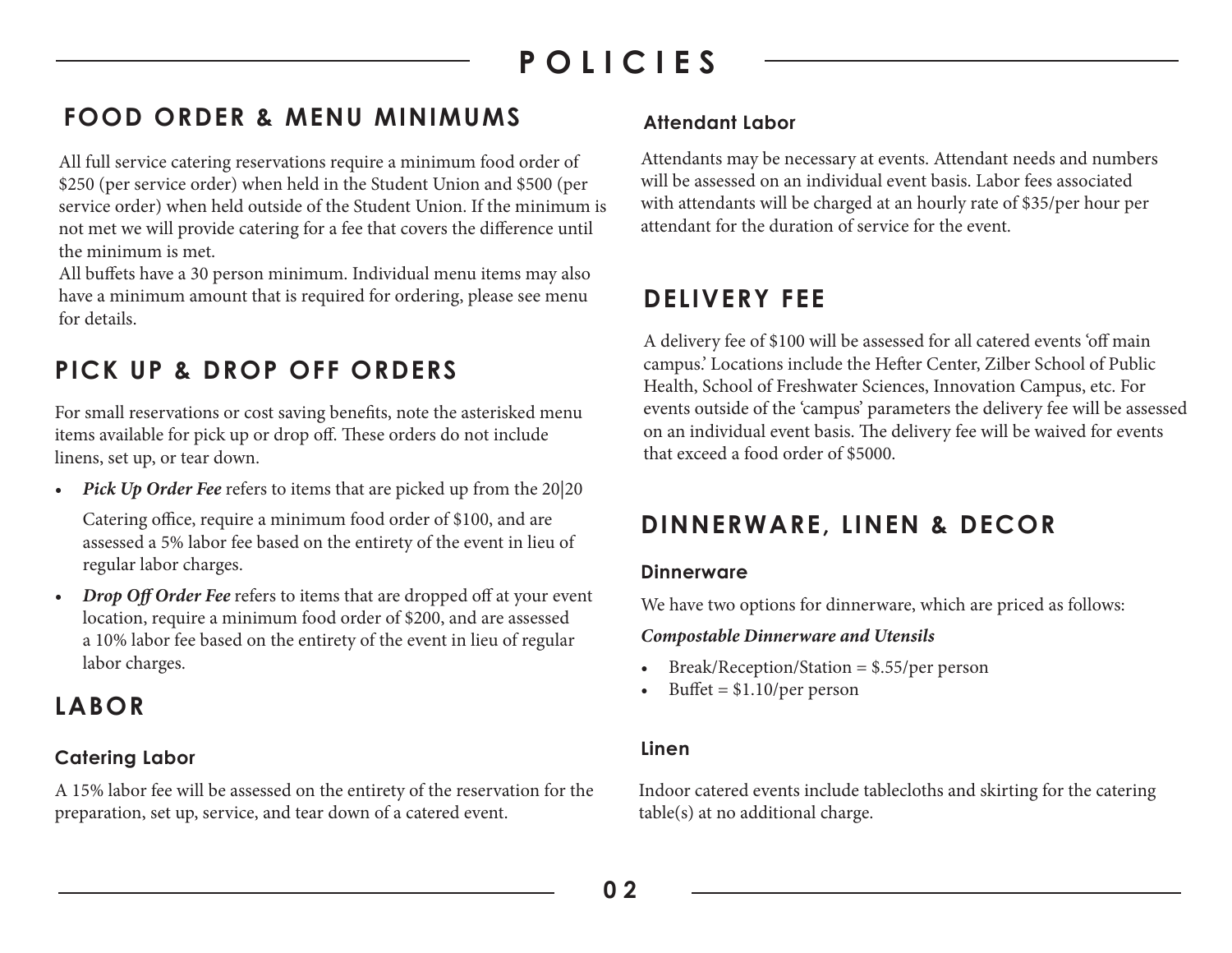Additional linens for dining tables or other event tables can be ordered as follows:

Tablecloths =  $$10/each$  • Skirting =  $$15/each$ 

# **CATERING RESERVATION**

After all arrangements have been made a reservation for the catered event will be emailed. Please review the reservation carefully to make sure all details are correct, especially location, time, and menu. The reservation will not be confirmed until receipt of the Payment Authorization & Event Justification Form; however, planning will proceed unless otherwise notified. Any reservation not confirmed by noon on the fifth business day prior to the event will incur a *Cancellation Fee* based on the entirety of the reservation:

- $\bullet$  4 business days prior to the event = 5% service fee (not to exceed \$400)
- 3 business days prior to the event=15% service fee (not to exceed \$600)
- 2 business days prior to the event=25% service fee (not to exceed \$800)
- 1 business day prior to the event=50% service fee (not to exceed \$1000)

# **FINALIZING THE RESERVATION**

All changes to the reservation, final attendance, and payment (or acknowledgment of payment via the Payment Authorization & Event Justification Form) are due by noon on the fifth business day prior to the event:

- Monday events: due previous Monday by noon
- Tuesday events: due previous Tuesday by noon
- Wednesday events: due previous Wednesday by noon
- Thursday events: due previous Thursday by noon
- Friday events: due previous Friday by noon

• Saturday, Sunday, & Monday events: due previous Friday by noon If changes to the reservation and attendance are not received by this deadline, the reservation will remain as it stands and billed for accordingly.

 Any new reservations made after noon, five business days prior to the event will be evaluated by our team to ensure achievability. If feasible, a *Late/Change Fee* will be assessed based on the entirety of the event:

- $\bullet$  4 business days prior to the event = 5% service fee (not to exceed \$300)
- 3 business days prior to the event=10% service fee (not to exceed \$400)
- 2 business days prior to the event=15% service fee (not to exceed \$500)
- 1 business day prior to the event=25% service fee (not to exceed \$600)

We do not over prepare to accommodate walk-ins or non-registrants. If more guests than were guaranteed attend the event, we will do our best to provide accommodations, however additional charges will incur.

# **EVENT PROCEDURES**

# **Service Time**

We strive to have events set 15-30 minutes prior to the start time to allow for early arrivals and attempt to have the service cleared 1 hour after the event time concludes.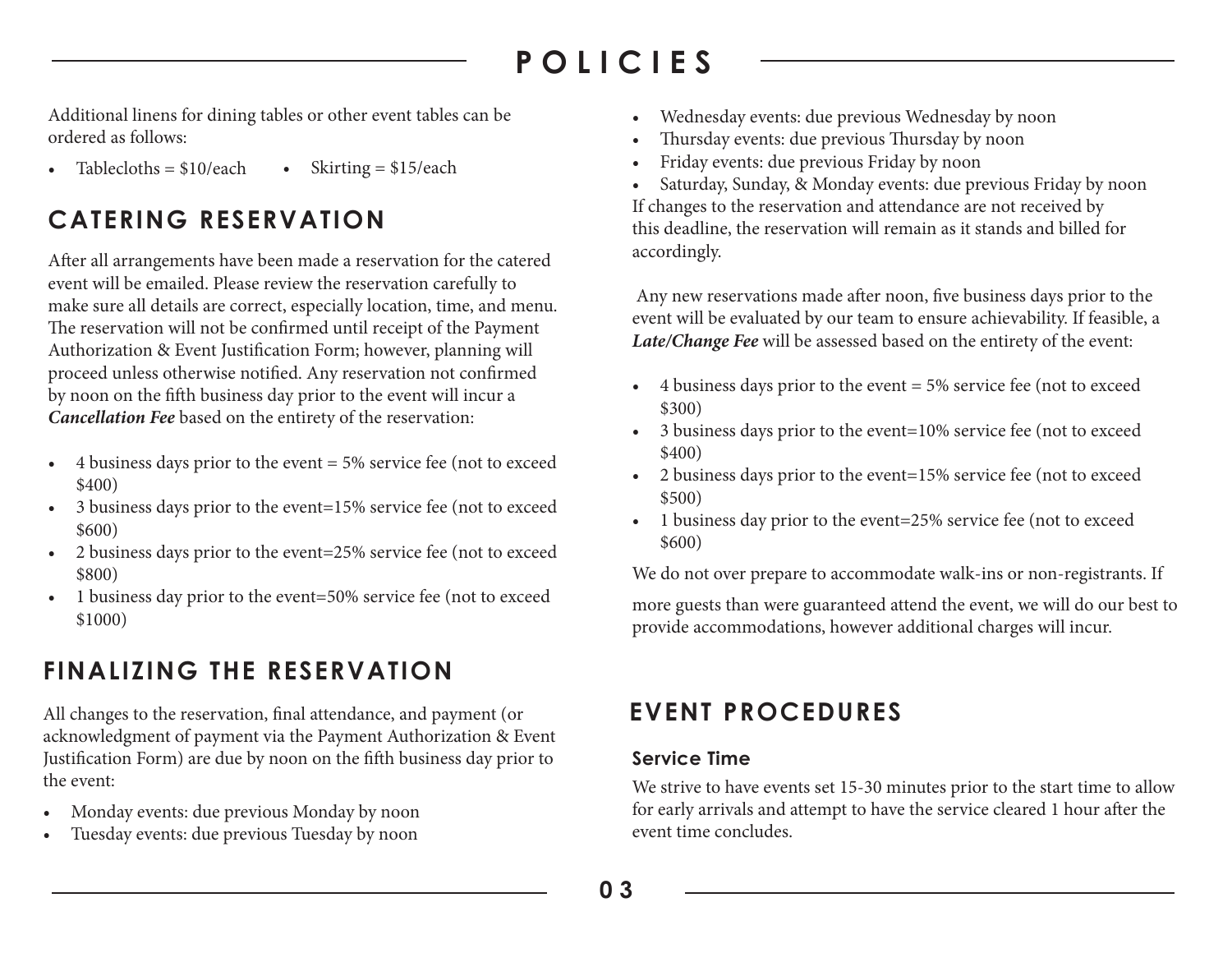# **Food Handling**

For the safety of you and your guests, 20|20 Catering, in accordance with the Health Department and industry standards, does not allow the release of time temperature controlled leftover food to clients or guests. Time temperature conditions require food be disposed of appropriately by our staff. Also, proper safety measures cannot be ensured after food leaves the event thus creating a health concern. The catering staff has been instructed to decline any requests for leftover food or to go containers. If time temperature controlled food has been removed from the event a possible *Food Safety Violation Fee* of \$100 will be assessed on the final invoice. If any food items are removed without our knowledge or consent the client will assume full responsibility of any liability.

# **Miscellaneous Fees**

Other fees may apply dependent on the event, service, and labor.

# **PAYMENT**

# **Payment Authorization & Event Justification Form**

Included with the emailed reservation is the Payment Authorization & Event Justification Form that is to be completed in its entirety (with digital signatures) and emailed back to the catering coordinator by noon on the fourth business day prior to the event. The Payment Authorization & Event Justification Form is acknowledgment of payment and policies as well as justification for serving food/beverages when a UWM department funding string is used for payment.

### **Payment**

We accept approved UWM direct charge (funding strings), UWM Foundation checks, credit cards (Visa, MasterCard, Discover, or American Express), checks, or cash. If paying with UWM direct charge and state meal maximums are exceeded, another form of payment is required. Credit card payments will be assessed a 2.5% surcharge. If payment is made via a personal cash, check, or credit card, sales tax will be assessed.

# **Sales Tax**

All reservations are subject to a 6% sales tax unless payment is made through an approved University account. If your organization is tax exempt, submit a copy of your Wisconsin State Tax Exempt Certification when submitting the Payment Authorization & Event Justification Form.

# **CANCELLATION**

Cancellation is required by noon on the fourth business day prior to the event and should be made to the attention of your coordinator at 229.3733. If cancellation occurs within three business days of the event the following Cancellation Fee will be assessed for the entirety of the reservation for incurred expenses:

- $\bullet$  4 business days prior to the event = 5% service fee (not to exceed \$400)
- 3 business days prior to the event=15% service fee (not to exceed \$600)
- 2 business days prior to the event=25% service fee (not to exceed \$800)
- 1 business day prior to the event=50% service fee (not to exceed \$1000)

*\* All food, labor, and fee prices are subject to change without notice.*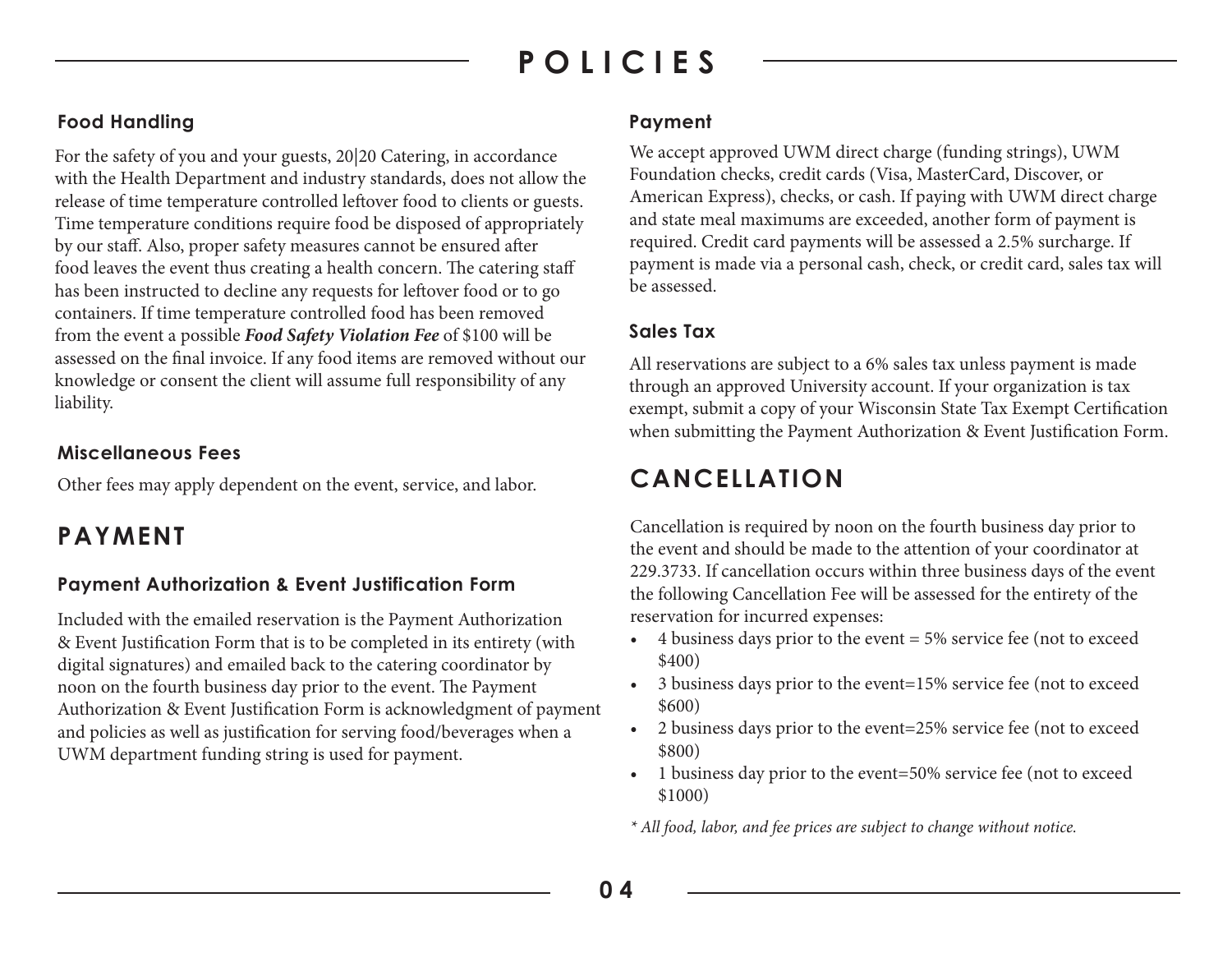# **BEVERAGES**

# **HOT BEVERAGES**

*Includes 12 ounce Cups, Lids, Compostable Sleeves, and Napkins*

# **\*House Coffee** \$25/ Gallon

Served with Sugar and Creamer

- Regular
- Decaffeinated

# **\*Grind Coffee** \$50/1.5 Gallon **<sup>L</sup>**

Grind Coffee from Colectivo Served with Sugar and Creamer

- Regular
- Decaffeinated

# **\*Rishi Tea Sachets & Cocoa** \$30/ Gallon **<sup>L</sup>**

Hot Water with 12 Assorted Caffeinated and Decaffeinated Rishi Tea Sachets and Three Cocoa Packets. Served with Sugar and Honey.

# **\*Apple Cider** \$25/ Gallon

Housemade Cider

# **\*Hot Chocolate** \$23/ Gallon

Housemade Hot Chocolate Served with Mini Marshmallows and Whipped Cream.

# **INDIVIDUAL BEVERAGES**

*Includes Napkins*

**\*Aquafina** \$1.50/ Bottle 12 ounce Bottled Water

**\*Juice** \$2.75/ Bottle Bottled Ocean Spray Apple, Cranberry, or Orange Juice

**\*Soda** \$1.50/ Can Canned Pepsi Products

**\*Sparkling Water** \$1.50/ Can

# **COLD BEVERAGES**

*Includes Cups and Napkins*

# **\*Ice Water** \$5/Gallon

# **\*Infused Ice Water** \$12/ Gallon

- Citrus (Lemon, Lime, and Orange)
- Cucumber and Mint

# **\*Iced Rishi Tea** \$22/ Gallon **<sup>L</sup>**

**\***Minimum Order of One Gallon, Served with Sugar

- Summer Lemon
- Peach Black
- Italian Bergamot
- Classic Black

# **\*Orange Juice** \$24/ Gallon

# **\*Lemonade/ \*Raspberry Lemonade** \$19/ Gallon

# **\*UWM Punch** \$25/ Gallon

Housemade with Orange and Cranberry Juice, and White Soda.

# **\*Cranberry Spritzer** \$22/ Gallon

Housemade with Cranberry Juice, Sierra Mist, and Club Soda

**\****Note the asterisked menu items available for pick up or drop off*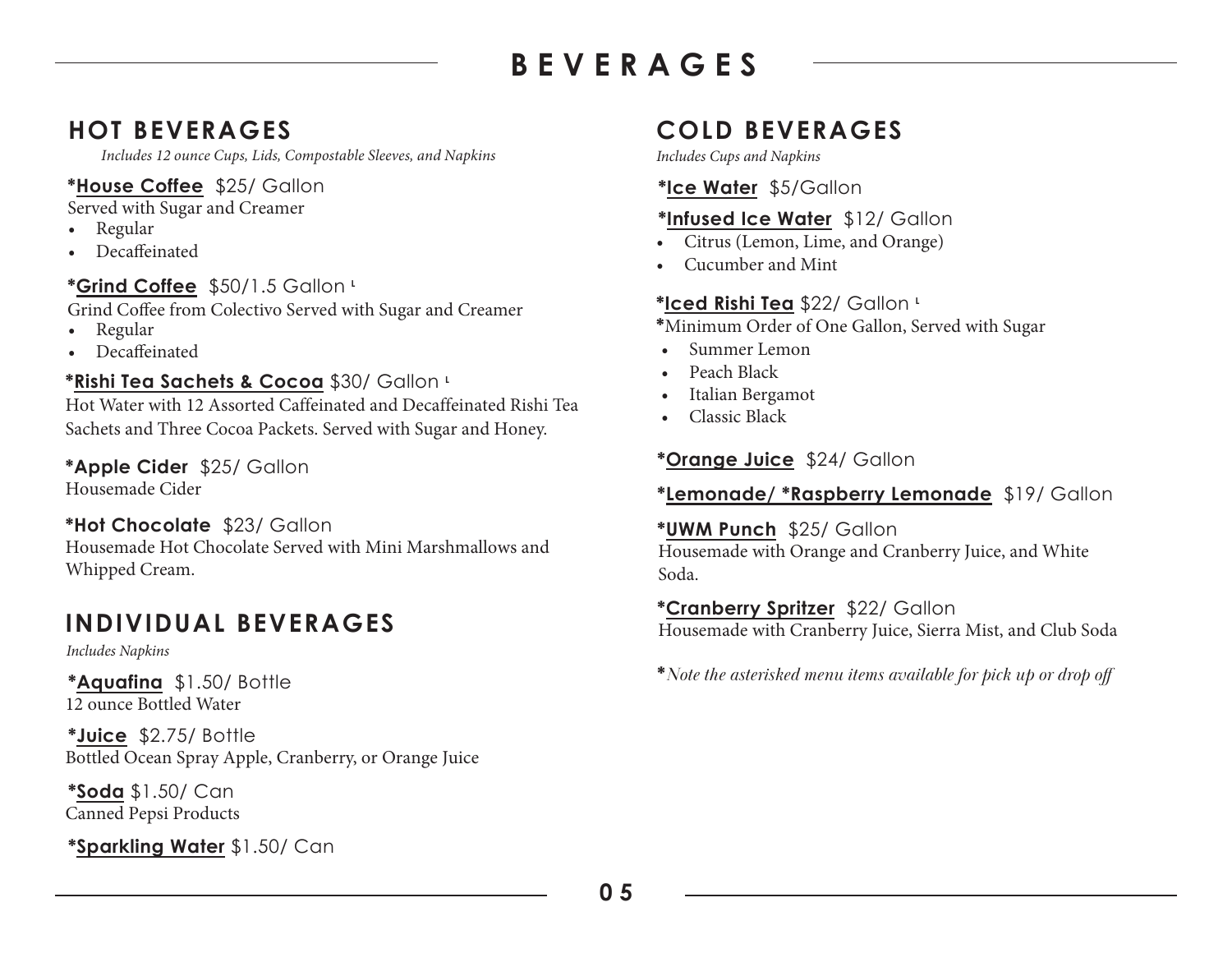# **BREAKFAST**

# **BUFFET**

*30 Person Minimum* 

# **MKE Breakfast** \$10/ Person

Choice of Entrée, Meat, and Potato. Includes Orange Juice, Regular House Coffee, Hot Water for Rishi Tea, and Ice Water. Served with Ketchup, Hot Sauce, Sugar, Honey, and Creamer.

### *Select One Housemade Entrée*

*(Additional Entrée \$3/ Person)*

- Garden Scrambler **V GF**
- Scrambled Eggs v GF
- Pancakes **<sup>V</sup>**

### *Select One Meat*

*(Additional Meat \$4/ Person)* **GF**

- Applewood Smoked Bacon
- Chicken Breakfast Sausage Links **<sup>L</sup>**
- Pork Breakfast Sausage Links

### *Select One Potato*

*(Additional Potato \$2/ Person)*

- Cheesy Potatoes **<sup>V</sup>**
- Hash browns **VV GF**
- Roasted Herb Breakfast Potatoes **VV GF**

### **\*Cream City Continental Breakfast** \$8/ Person

Housemade Individual Coffee Cakes and Mini Muffins, Orange Juice, Regular & Decaf House Coffee, and Ice Water. Served with Sugar and Creamer.

### *Select One Coffee Cake Flavor*

- Brown Sugar & Pecan **<sup>N</sup>**
- Cinnamon
- Apple Harvest (Fall Semester)
- Lemon Rosemary (Spring Semester)

*\* Note the asterisked menu items available for pick up or drop off*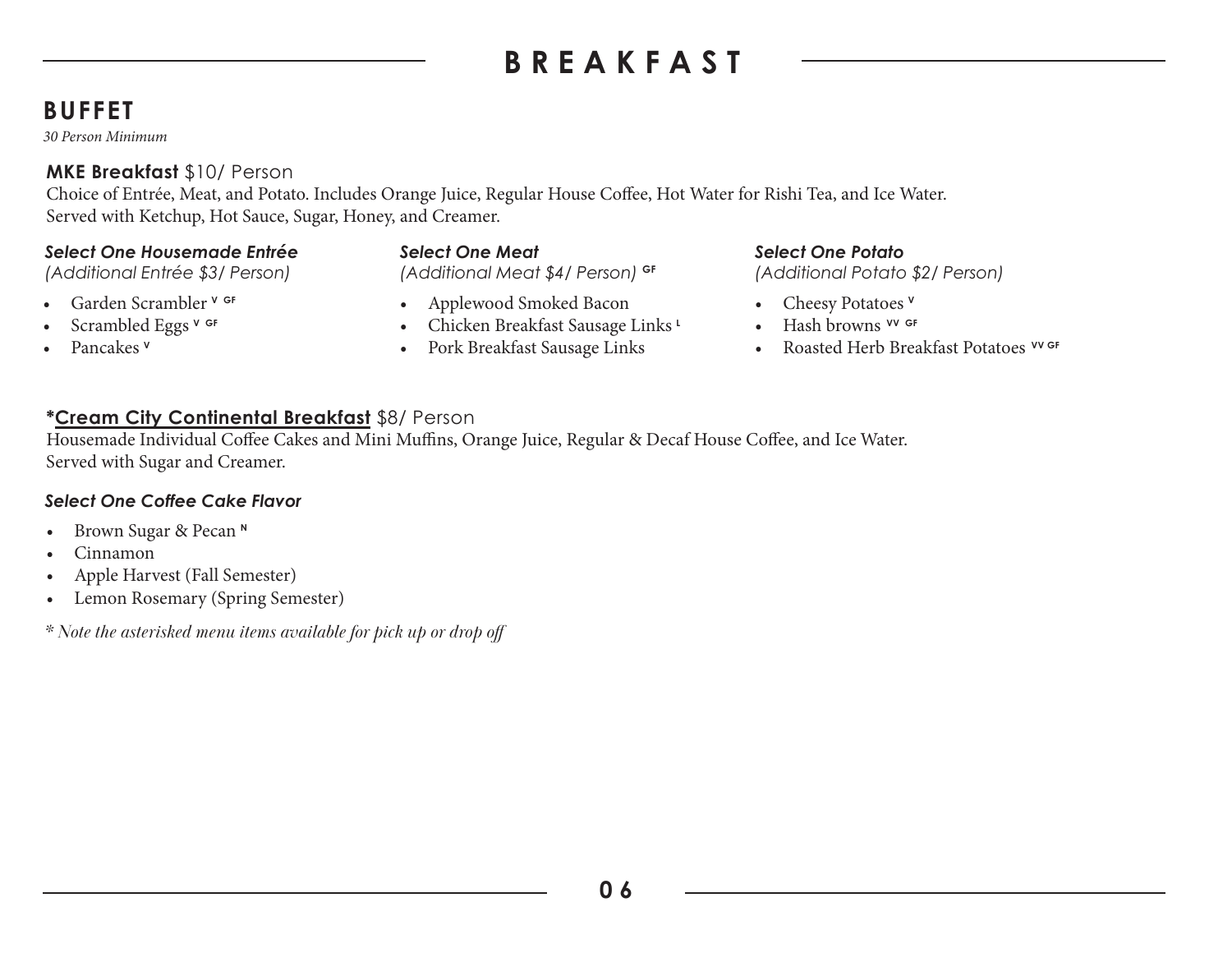# **BREAKFAST**

# **BAKERY**

*All Bakery is Produced in Facilities that Also Process Nuts*

### **\*Bagels & Cream Cheese** \$24/ Dozen **<sup>L</sup>**

Fresh Bagels From Alpha Bakery Company & Cream Cheese

- Cinnamon & Raisin
- Cheddar & Herb
- Chocolate Chip
- **Everything**
- Plain

### **\*Fruit Bread** \$16/ Loaf **V BH**

Housemade Loaves, Eight Pieces Per Loaf

- Banana Walnut **<sup>N</sup>**
- Maple Oat Flax & Pecan **<sup>N</sup>**
- Pumpkin Cranberry

**\*Seasonal Muffins** \$24/ Dozen **V BH**

Assortment of Housemade Seasonal Muffins

**\*Seasonal Dietary Muffins** \$36/ Dozen **VV GF** Assortment of Seasonal Muffins from Baked MKE

**\*Coffee Cakes** \$27/ Dozen **V GF BH** Housemade Individual-Sized Coffee Cakes

- Brown Sugar & Pecan **<sup>N</sup>**
- Cinnamon
- Apple Harvest (Fall Semester)
- Lemon Rosemary (Spring Semester)

**\*Doughnuts** \$27/ Dozen Fresh Doughnuts from Baked MKE

**\*Mini Danish** \$30/ Dozen Fresh Fresh Mini Danish from Baked MKE

*\* Note the asterisked menu items available for pick up or drop off*

# **SIDES**

**\*Fruit Salad** \$4.50/ Person **VV GF NC** Housemade Fresh Fruit Salad

**\*Mini Parfaits** \$3.50/ Person **V NC** Marinated Fruit, Yogurt, Whipped Topping, Granola, and Fresh Berries

**\*Yogurt Cups** \$3/ Each **V GF NC** An Assortment of Select, Greek or Low-Fat Yogurt

**\*Bulk Granola** \$9/ Pound **<sup>V</sup> NC**

**\*Whole Fruit** \$2/ Each **NC VV GF** Assorted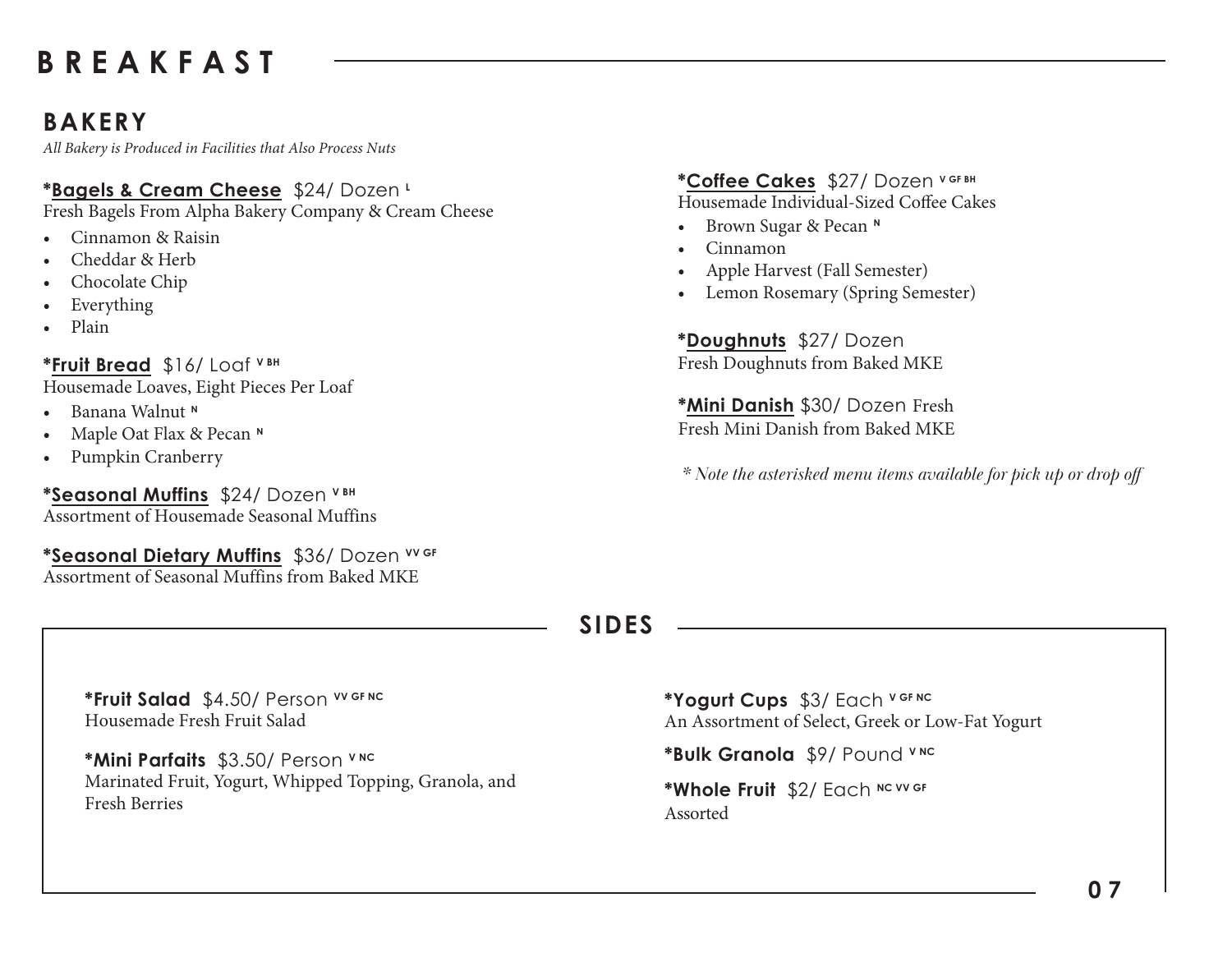# **BOXED LUNCHES**

# **\*Basic Box Lunch** \$10/ Each

Includes a Bag of Chips and a Chocolate Chip Cookie.

# *Select a Maximum of Three Sandwich/ Salad Types (All Condiments and Dressing on the Side)*

- Roasted Turkey and Provolone Sandwich<sup>1</sup> *Shaved Turkey Breast, Provolone Cheese, Lettuce, and Tomato on Croissant with Basil Mayo*
- Sweet Applewood Smoked Ham and Swiss Sandwich<sup>1</sup> *Shaved Ham, Swiss Cheese, Lettuce, and Tomato on Marble Rye with Dijonnaise*
- Mediterranean Chicken Salad **GF NC** *Spring Salad Mix, Grilled Chicken, Roasted Tomatoes, Artichokes, Asparagus, and Feta Cheese with Housemade Balsamic Vinaigrette (\*If Needed, Includes a Vegan, Gluten-Free Oatmeal Chocolate Chip Cookie, Add \$0.75)*
- Mediterranean Chick Pea Salad **VV GF NC** *Spring Salad Mix, Lemon and Thyme Marinated Chick Peas, Roasted Tomatoes, Artichokes, and Asparagus with Housemade Balsamic Vinaigrette (\*If Needed, Includes a Gluten-Free Chocolate Chip Cookie, Add \$0.75)*

# **\*Party Sub** (Serves 8) \$5.25/ Person, Sold Per Sub (\$42)

Two Foot Sub, Includes Lettuce, Tomato, and a Choice of Shaved Meat, and Cheese, and Sauce. Served with Potato Chips and Ice Water.

### *Select One Shaved Meat* **GF** *Select One Housemade Sauce Select One Cheese* **V GF L** • Roasted Turkey **L SC** • Basil Aioli **V GF**

- Sweet Applewood Smoked Ham<sup>1</sup>
- Genoa Salami**<sup>L</sup>**
- Chipotle Mayo **<sup>V</sup>**
- Balsamic Vinaigrette **V GF L**

- Cheddar
- Pepper Jack
- Provolone
- Swiss

# **\*Vegetarian Party Sub** (Serves 8) \$5.25/ Person, Sold Per Sub (\$42)

Includes Lettuce, Tomato, Red Bell Peppers, Cucumber, Hummus, and a Choice of Cheese. Served with Potato Chips and Ice Water.

# **\*Panther Pizza** (Serves 12) \$2.25/ Person, Sold Per Pizza

Fresh Baked 1/4 Inch Thick Crust Pizza with Our Homemade Marinara, Secret Blend of Spices, Mozzarella Cheese, and Ice Water.

### *Select One Topping Per Pizza Add-Ons*

- Pepperoni
	- Veggie **<sup>V</sup>**

• Breadsticks \$1/ Per Stick, Minimum One Dozen Sticks

• Sausage • Cheese **<sup>V</sup>** • Marinara \$0.75/ Per Serving, Minimum One Dozen

*\* Note the asterisked menu items available for pick up or drop off*

**0 8**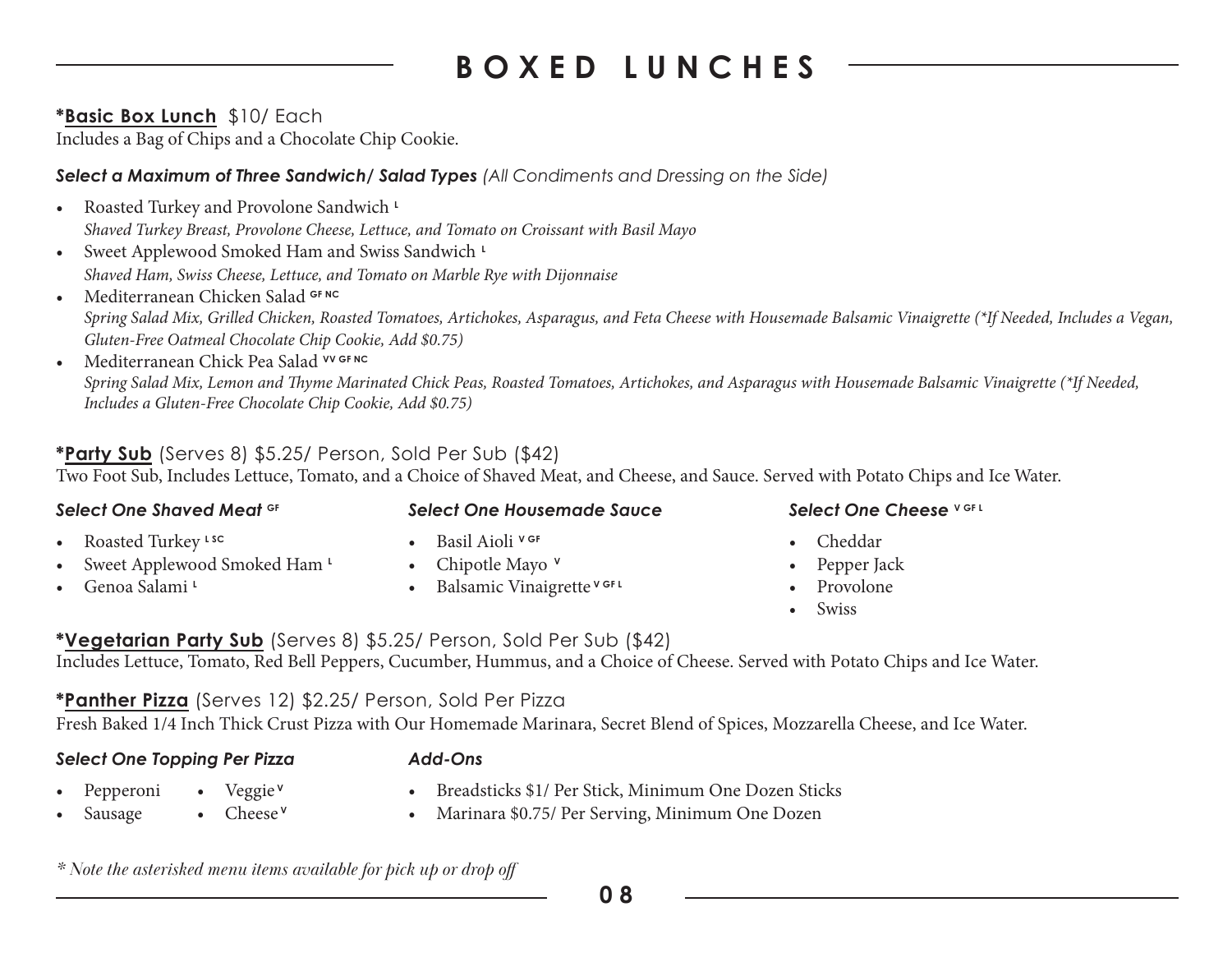# **BUFFETS**

*30 Person Minimum Required for All Buffets*

# **\*Downer Woods Deli Buffet**

Select from the Basic, Deluxe, or Premium Deli Buffet. Then Choose Bread, Proteins, Cheeses, and Salads. Buffet includes Potato Chips, Pickle Spears, Lettuce, Tomato, Onion Platter, and Spreads (Basil Aioli, Chipotle Mayo, Stone Ground Mustard) and Ice Water.

*Basic \$9/ Person:* Select Three Breads, Two Proteins, Two Cheeses *Deluxe \$14/ Person:* Select Four Breads, Three Proteins, Three Cheeses *Premium \$16/ Person:* Select Five Breads, Four Proteins, Four Cheeses, Two Salads/ Soup

### • Berry Wheat **<sup>L</sup>**

- Ciabatta **VV**
- Country White **<sup>L</sup>**
- Croissant
- Kaiser Roll **<sup>L</sup>**
- Marble Rye **<sup>L</sup>**
- - Roasted Turkey **L NC**
- Sweet Applewood Smoked Ham **<sup>L</sup>**
- Genoa Salami
- Garlic Hummus **VV L**
- *Breads V Proteins GF Cheeses GF V L Soups/ Salads V*
	- Cheddar
	- Pepper Jack
	- Provolone
	- **Swiss**

- Fruit Salad **VV GF NC**
- Spring Potato Salad **VV GF**
- Pasta Salad
- Homemade Seasonal Soup
- Southwest Quiona Salad VV GF NC

**Taco/Nacho Buffet** \$10/ Person

Choose One Base, Two Proteins, and One Housemade Rice. Includes Lettuce, Onion, Tomatoes, Monterey Jack Cheese, Sour Cream, Salsa, and Ice Water.

### *Base* **VV**

*(Additional Base \$2/ Person)*

- Corn Tortilla Chip **GF**
- Flour Tortilla

### **Select Two Proteins <b>GF**

*(Additional Base \$5/ Person)*

- Adobo Chicken **NC** *Marinated and Grilled Chicken in a Citrus and Chili Adobo Sauce*
- Barbacoa Beef
- Slow Braised Pulled Pork *Slow Braised Seasoned Pork Shoulder*
- Roasted Sweet Potato, Corn, and Black Beans **VV NC**

# *Select One Housemade Rice* **GF VV** *(Additional Base \$3/ Person)*

- Black Beans and Rice
- Cilantro Lime
- **Mexican**

### *Dip Add-Ons* **<sup>V</sup>** *(\$2/ Person)*

- Guacamole **VV GF**
- Housemade Jalapeño Cheddar Queso **<sup>L</sup>**
- Pico de Gallo **VV GF NC**

*\* Note the asterisked menu items available for pick up or drop off*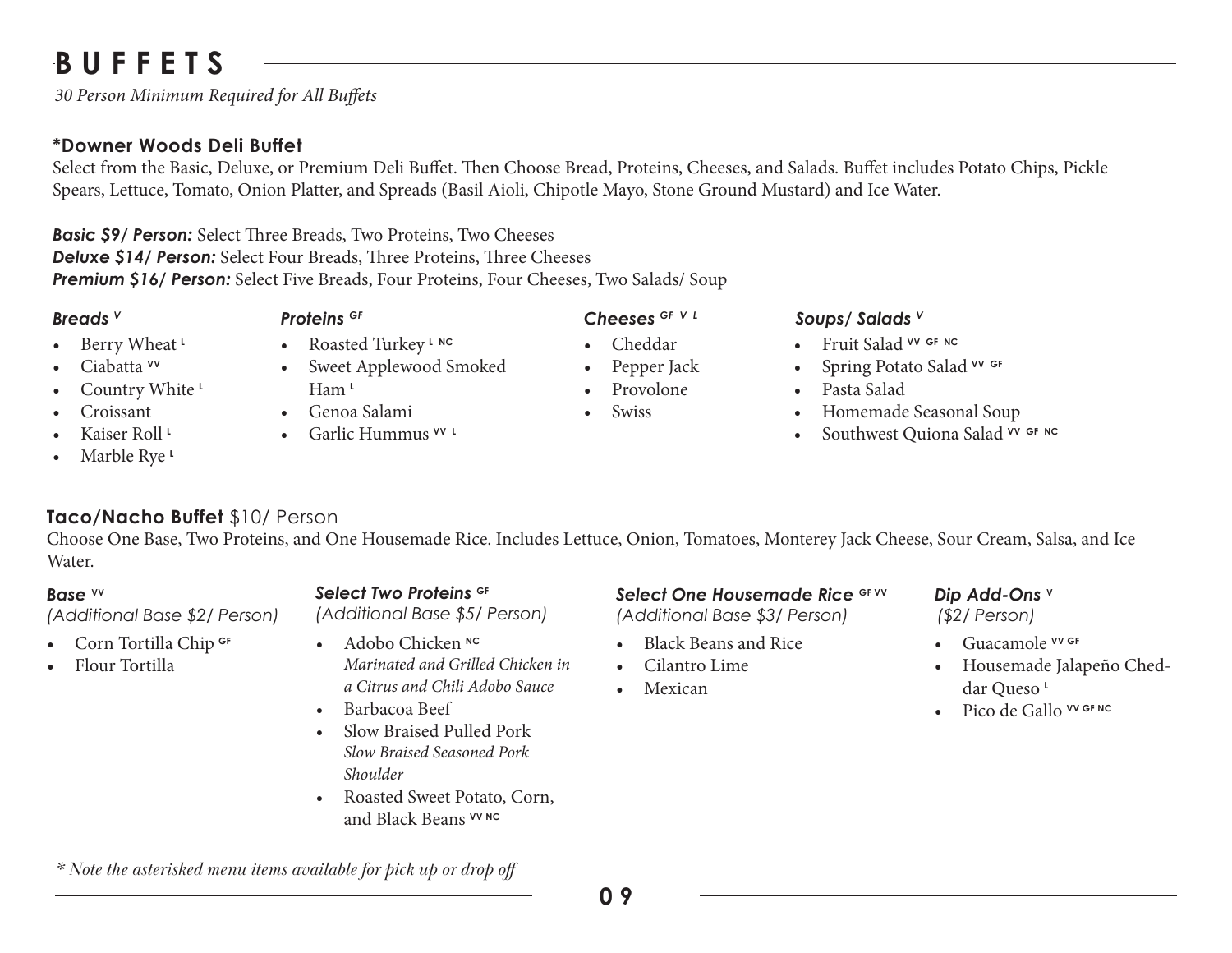### **Riverside Salad Buffet**

Select from the Basic, Deluxe, or Premium Deli Buffet. Buffet includes Toppings, Proteins, Cheeses, Dressings, Dinner Rolls with Butter, Assorted Salad Greens, and Ice Water.

> • Bleu cheese **<sup>L</sup>** • Cheddar **<sup>L</sup>** • Feta

• Mozzarella **<sup>L</sup>**

• Monterey Jack **<sup>L</sup>**

# *Basic \$11/ Person:* Select Four Toppings, Two Proteins, One Cheese, Two Dressings

*Deluxe \$14/ Person:* Select Seven Toppings, Three Proteins, Two Cheeses, Three Dressings, One Soup or Salad *Premium \$16/ Person:* Select Nine Toppings, Four Proteins, Three Cheeses, Three Dressings, Two Soup or Salads

- Broccoli Cucumbers
- Carrots • Mushrooms
- Celery • Onion

*Select One Pasta*

• Traditional Pasta • Whole Wheat Pasta • Cheese Ravioli (\$2/ Person)

- Corn • Peppers
- Craisins • Radishes
- Croutons • Tomatoes

**Pasta Buffet** \$12/ Person

*(Additional Pasta \$2/ Person)*

*Select Two Proteins*

• Black Beans **VV NC** • Chopped Bacon **<sup>L</sup>** • Cottage Cheese **<sup>V</sup>** • Grilled Chicken **NC** • Hard-Boiled Eggs **<sup>V</sup>** • Roasted Turkey **L NC**

*(Additional Protein \$5/ Person)*

- Meatballs
- Chicken
- 

- 
- 

# • Italian Sausage

### *Select Three Toppings*

*(Additional Topping \$2/ Person, Per Topping)*

• Pasta Salad

Soup

• Homemade Seasonal

- Shredded Mozzarella
- Broccoli
- Peas
- Sautéed Mushrooms

# **Stir Fry Buffet** \$12/ Person

Includes General Tso's and Sweet n' Sour Sauces, Shredded Nappa Cabbage, Shredded Carrots, Sliced Mushrooms, and Green Onions.

### *Select One Rice*

### *(Additional Entrée \$2/ Person)*

- White Rice
- Brown Rice
- *Select Two Proteins (Additional Entrée \$5/ Person)*
- Grilled Tofu
- Chinese Roast Pork
- Chicken Strips

### *Select One Housemade Side*

(Additional Side \$3/ Person) **<sup>V</sup>**

- Mandarin Orange Salad **N V NC**
- Pork Pot Stickers with Soy Ginger Sauce
- Spring Rolls with Sweet n' Sour Sauce **VV**
- Vegetable Fried Rice **V GF**

*Toppings* **VV** *Proteins* **GF** *Cheeses* **GF V** *Dressings* **GF V** *Soups/ Salads* **<sup>V</sup> GF V L** • Fruit Salad **VV GF NC**

- Balsamic Vinaigrette **VV**
- French **<sup>L</sup>**
- Italian **VV**
- Ranch
- Caesar

- Diced Tomatoes • Black Olives
- 
- Parmesan Cheese
- 

**1 0**

# • Quiona Salad **VV GF NC**

• Spring Potato Salad **VV GF**





Includes Marinara, Alfredo Sauce, Breadsticks, and a Side Salad with Caesar and Balsamic Vinaigrette.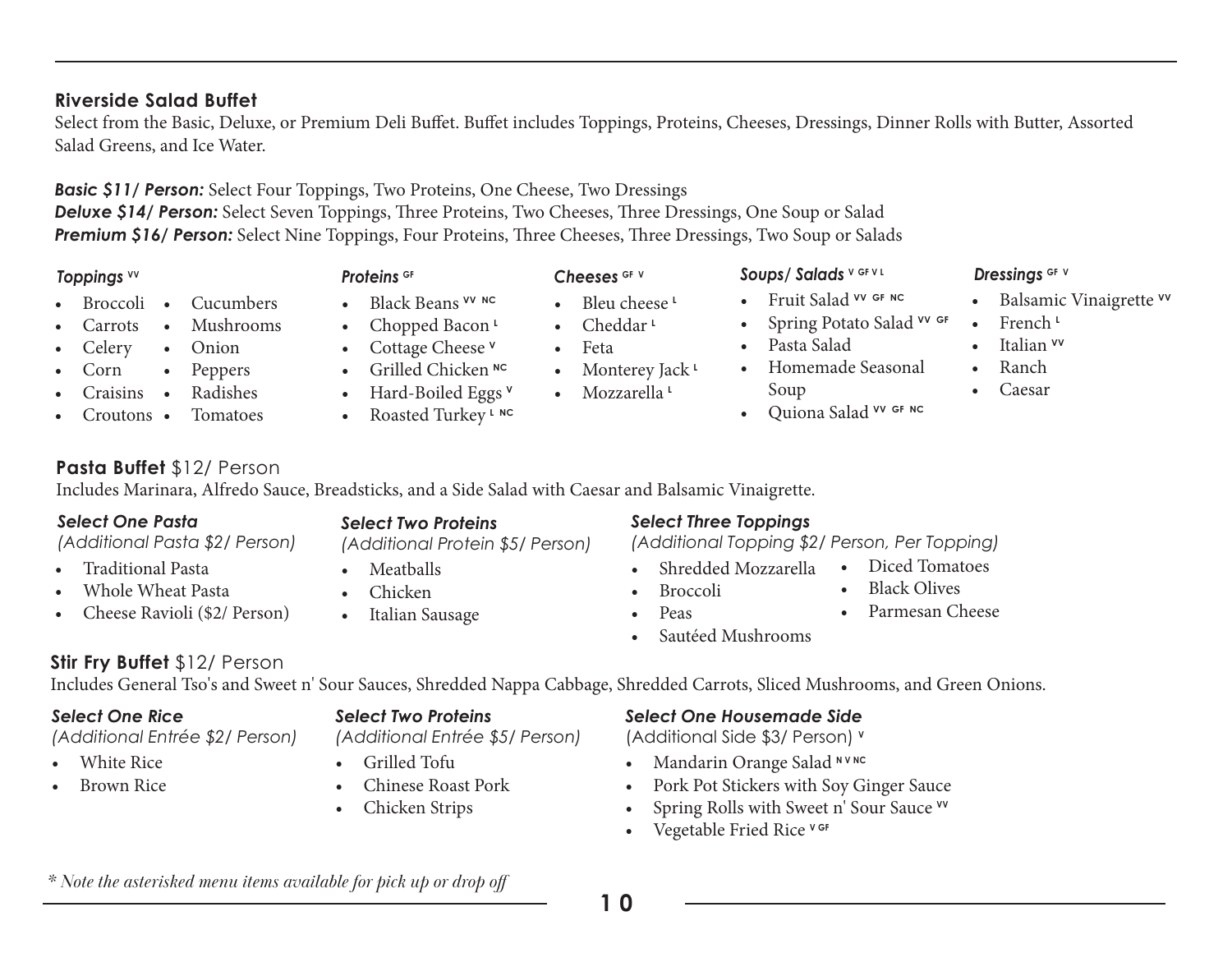# **PLATTERS & APPETIZERS**

*Small Platter (SM): Serves 10 Medium Platter (M): Serves 25 Large Platter (LG): Serves 50*

**\*Fruit Platter VV GF NC** \$35/SM | \$60/M | \$80/LG An Assortment of Fresh Cut Fruit

**\*Crudite Platter VV GF NC** \$30/SM | \$48/M | \$60/LG An Assortment of Fresh-Cut Vegetables **\****Add on a Dip From Dips & Spreads*

# **\*Taco Dip Platter V L** \$35/SM | \$55/M | \$75/LG

Housemade Seasoned Cream Cheese, Shredded Cheese, Shredded Lettuce, Diced Green Onions, Black Olives, and Diced Tomatoes Served with Tortilla Chips

### **\*Wisconsin Cheese & Meat Platter V L**

\$90/SM | \$132/M | \$165/LG Sliced Cheddar Cheese, Pepper Jack Cheese, Genoa Sausage and Summer Sausage and Assorted Crackers

# **PLATTERS HORS D'OEUVRES**

### **Chicken Wings GF or Boneless Chicken Wings L** \$18/ Dozen

Tossed in a Choice of Housemade Sauce

- Buffalo Sauce with Bleu Cheese **GF**
- Garlic Parmesan
- Carolina BBQ
- Memphis BBQ (Smoky & Sweet) **GF**
- Sesame Sauce **GF**

# **Cocktail Meatballs** \$18/ Dozen

Tossed in a Choice of Sauce

- Cranberry Sauce
- Memphis BBQ
- Swedish Sauce

# **Mini Veggie Spring Rolls** VL \$21/ Dozen

Served with Sweet and Sour Sauce

# **\*Cocktail Sandwiches** \$36/ Dozen

*Minimum of a Dozen of One Kind*

- **Roasted Turkey <sup>L</sup>** *Roasted Turkey, Cranberry Chutney on a Slider Bun*
- **Sweet Applewood Smoked Ham <sup>L</sup>**

*Ham, Swiss Cheese, Stone Ground Mustard on a Slider Bun*

**• Veggie <sup>V</sup>**

*Hummus, Lettuce, Red Bell Pepper, Cucumber and Provolone Cheese on a Slider Bun*

*\* Note the asterisked menu items available for pick up or drop off*

**1 1**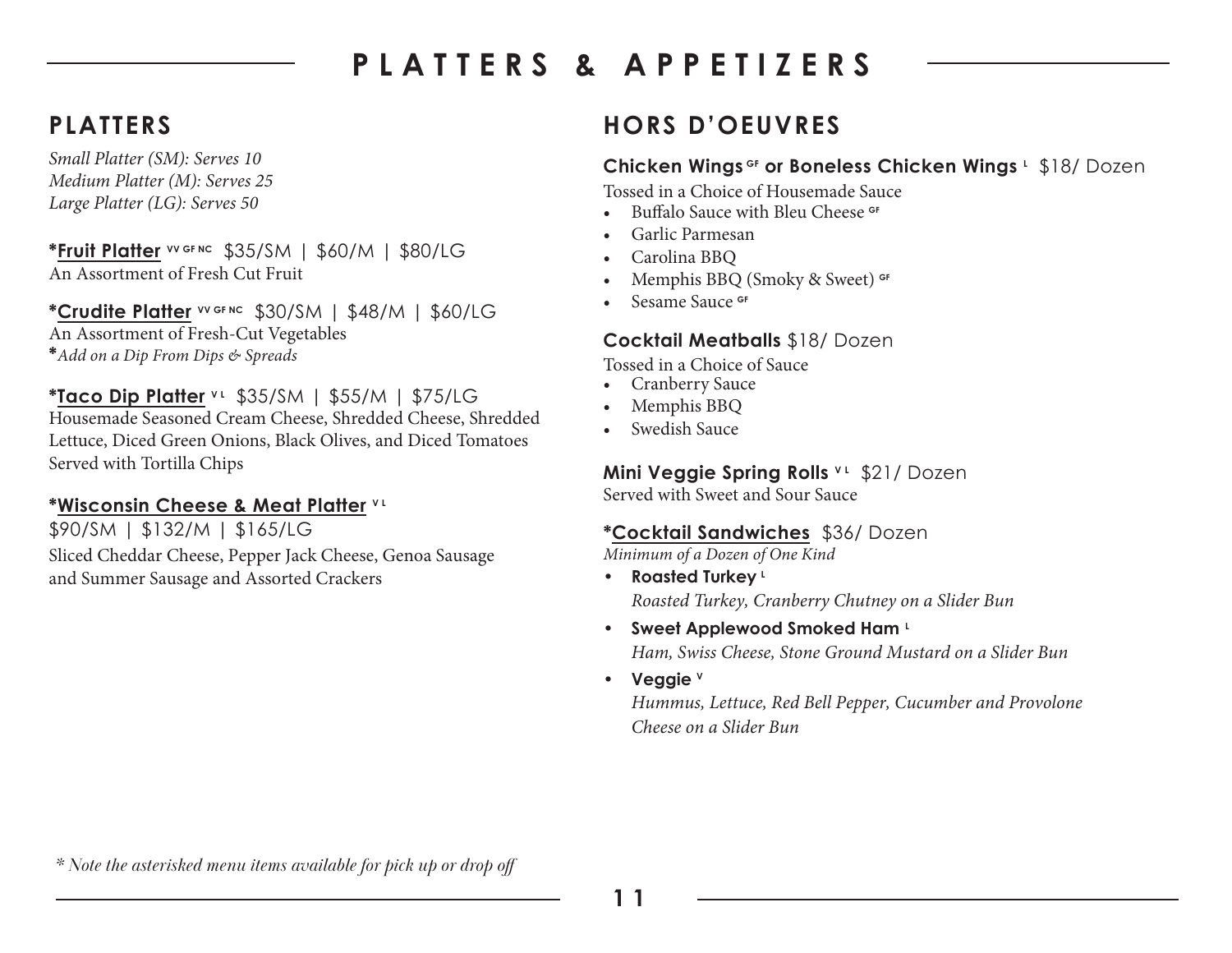# **SNACKS & SPREADS**

# **PACKAGED SNACKS DIPS & SPREADS**

**\*Snack Packs** \$1.50/ Pack **V N**

**\*Nature Valley Granola Bars** \$1.50/ Bar **V N**

**\*KIND Bars** \$3/ Bar **V N GF**

# **SNACKS**

*Add a Dip or Spread to Any Snack*

**\*Popcorn** (Serves 12-16) \$14/ Pound **VV GF** Served with a Scoop and Small Popcorn Bags

**\*Goldfish Crackers** (Serves 20-24) \$17/ Box **<sup>V</sup>** 31 ounce Box

**\*Potato Chips** (Serves 10-12) \$9/ Bag **VV GF** 16 ounce Bag

**\*Tortilla Chips** (Serves 10-12) \$9/ Bag **VV GF** 16 ounce Bag

**\*Trail Mix** (Serves 10-12) \$18/ Pound **VV GF** Raisins, Dried Fruit, Chocolate Pieces, and Fancy Mixed Nuts

**\*Pretzels** (Serves 12-16) \$8/ Bag **VV** 

**\*Mixed Nuts** (Serves 12-16) \$35/ Pound WGFN

**\*Puppy Chow** (Serves 12-16) \$25/ Pound **V N** 

**\*Hummus** \$15/ Pint **VV GF L NC**

- Roasted Garlic
- Red Bell Pepper

**\*UWM Dip** \$15/ Pint **V GF**

**\*Guacamole** \$15/ Pint **VV GF**

**\*Pico De Gallo** \$15/ Pint **VV GF**

**Soft Pretzel & Beer Cheese Dip** (Serves 12) \$35/ Quart Large Milwaukee Pretzel Company Pretzel Served with Housemade Spotted Cow Beer Cheese Dip

**Spinach & Artichoke Dip** (Serves 15) \$28/ Quart **<sup>V</sup>** Served with Sliced Baguette

**\*Salsa** \$15/ Pint **VV GF**

*\*Note the asterisked menu items available for pick up or drop off*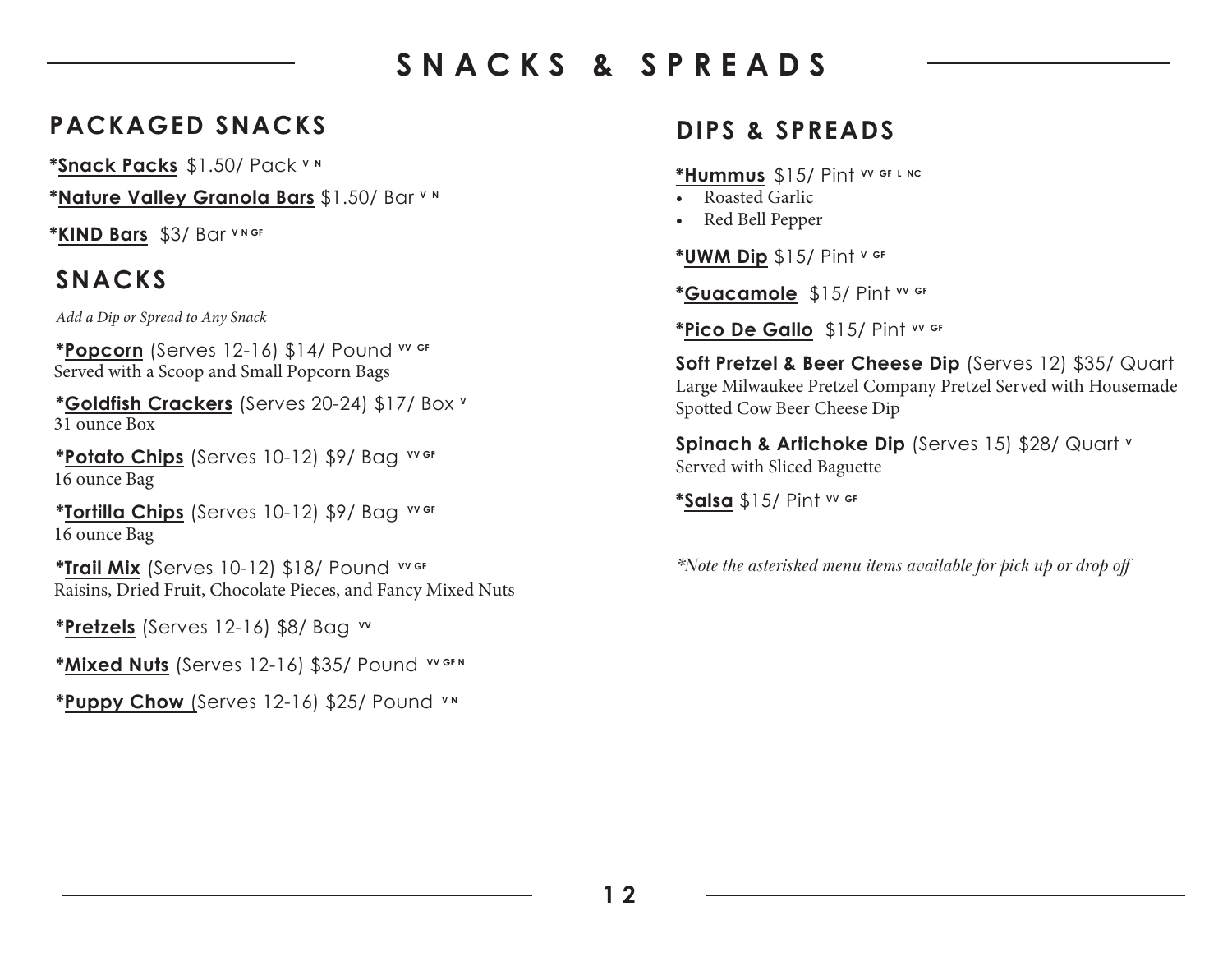# **DESSERTS**

# **DESSERT BARS** \$14/ Dozen

*Minimum of a Dozen of One Kind, 2" Dessert Bars Minimum of a Dozen of One Kind*

**\*Brownies <sup>V</sup>** Freshly Baked with Chocolate Fudge Icing

**\*Flourless Brownies V GF** Freshly Baked Flourless Brownie with Chocolate Ganache

**\*Oreo Brownies <sup>V</sup>** Housemade Oreo Crumbles, Cream Cheese, and Marshmallow

Housemade Creamy Peanut Butter Bar with Chocolate Glaze **\*Peanut Butter Bars V N GF**

**\*Rice Krispie Bars V N GF** Housemade Rice Krispie Bar Dipped in Chocolate

**\*Seasonal Fruit Bars V VV GF** Housemade Seasonal Flaxseed Fruit Bar

**\*Monster Bars N VV GF** Peanut Butter, Chocolate Chips, Oats, M&M's

# **SPECIALTY DESSERTS**

**\*Panther Paws** \$24/ Dozen**<sup>V</sup>** Housemade with Fresh Baked Sugar Cookies, Milk Chocolate, Gold Icing, and Gold Sugar Sprinkles

# **\*Vegan/ Gluten Free Cookie** \$24/ Dozen **V GF**

# **\*UWM Cupcakes** \$10/ Dozen**<sup>V</sup>**

Freshly Baked Mini Yellow Cupcakes, Chocolate Fudge Frosting, and Gold Sprinkles

**COOKIES** \$15/ Dozen

**\*Chocolate Chunk <sup>V</sup>**

**\*Oatmeal Raisin <sup>V</sup>**

**\*Peanut Butter VN** 

**\*Sugar <sup>V</sup>**

# **CAKES**

# **\*Sheet Cake**

*Requires at Least 3 Weeks' Notice to Order, All Cakes Are Priced at Market Value*

### *Select*

- Chocolate with Butter Cream Frosting
- Marble with Butter Cream Frosting
- Yellow with Butter Cream Frosting

# *Full (Serves 96)*

- Decorated
- **Undecorated**

# *Half (Serves 48)*

- Decorated
- Undecorated

*\* Note the asterisked menu items available for pick up or drop off*